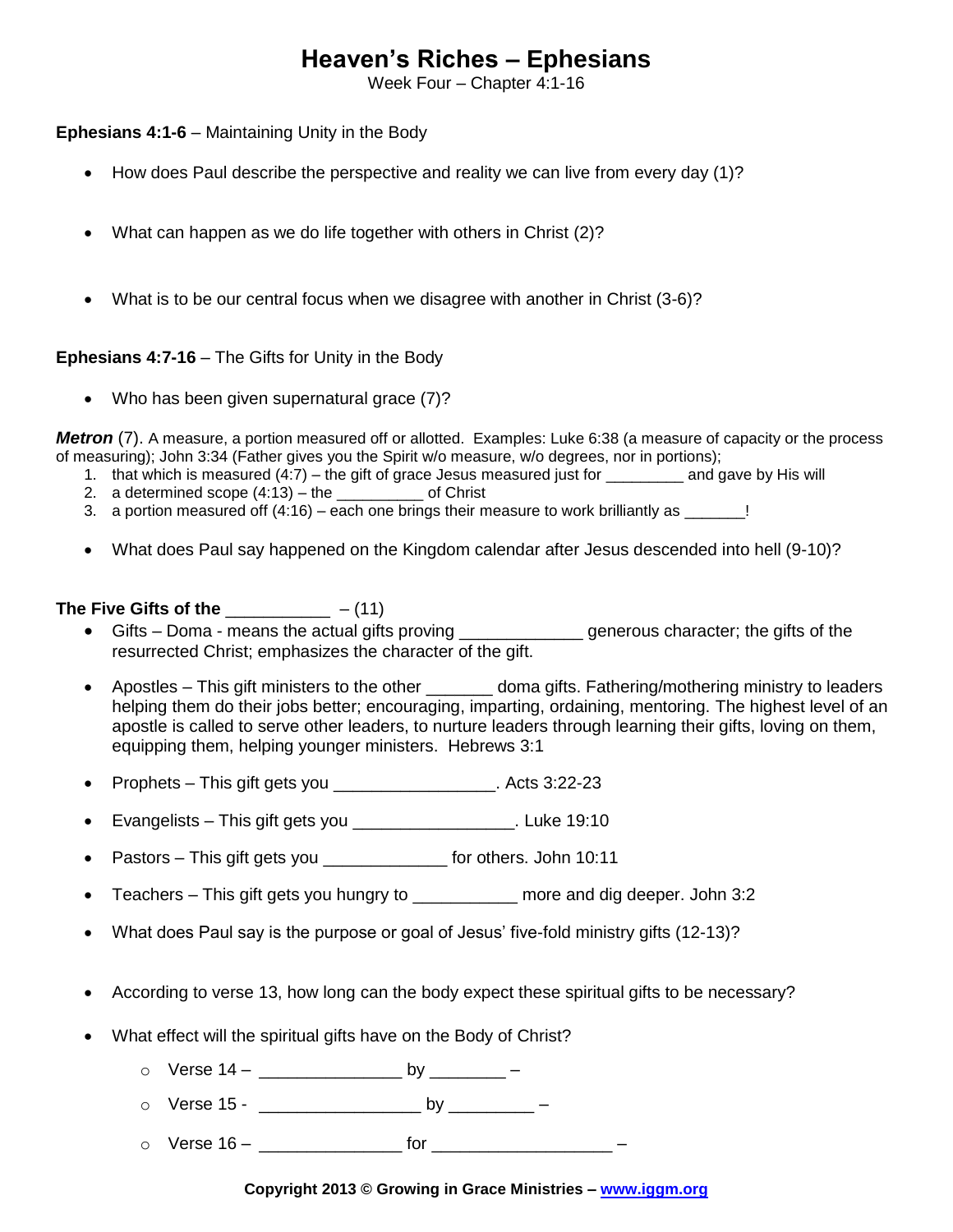### **The Seven Gifts of** \_\_\_\_\_\_\_\_\_\_\_\_\_\_\_\_\_\_ – Romans 12:3-8

- Natural **and abilities given to each person.**
- Most conservative believers know these gifts and usually not the other two lists.

# **The Nine Gifts of** \_\_\_\_\_\_\_\_\_\_\_\_\_\_\_\_\_\_ – 1 Corinthians 12:4-11

- Gifts Charisma These are gifts given to believers by the operation of the Holy Spirit
- Denominations and Seminaries debate over these gifts.
- These are our supernatural weapons. We must learn to use them We will probably be really good at one of them.
- Wisdom Supernatural information about the \_\_\_\_\_\_\_\_\_\_\_\_\_\_, specific information.
- Knowledge –Supernatural information about \_\_\_\_\_\_\_\_\_ or \_\_\_\_\_\_\_\_\_. Partners with other gifts (used by those going after healing)
- Prophesy Supernatural \_\_\_\_\_\_\_\_\_\_\_\_\_\_ that strengthen, build up and comfort others.
- Faith Supernatural \_\_\_\_\_\_\_\_\_\_\_\_\_\_\_; *"I am confident that…. God wants to heal you…"*
- $\bullet$  Healings We are three part beings. Supernatural healing in the physical  $\qquad \qquad$ , healing in the \_\_\_\_\_\_\_\_ (sozo, counseling), healing in the \_\_\_\_\_\_\_\_\_ (deliverance, soul ties, attachments). We need not focus on one area and neglect the other two. All three are good parts and were in the garden before the fall.
- Miracles Supernatural \_\_\_\_\_\_\_\_\_\_\_\_\_\_\_ such as walking through walls, on water, paying taxes with fish money, creative miracles; creating something that wasn't there (arm, cartilage, body parts).
- Distinguishing of Spirits Discerning the four spirits in the \_\_\_\_\_\_\_\_ realm: \_\_\_\_\_\_\_ Spirit, \_\_\_\_\_\_\_ spirit, etc.),  $\Box$  (angels, four creatures, seven spirits of Holy Spirit, etc.),  $\Box$
- Tongues Gift used for **Example 2** edification.
- Interpretation of Tongues Gift used for edification.

**Going Deeper This Week:** Spend some extended time with Father God, Jesus and Holy Spirit reviewing what you learned this week in Ephesians 4:1-16. Ask Him to speak to you and record in your journal what you sense Him showing, saying, and highlighting to your heart. Dialogue with Him through these questions as well:

- What are the specific gifts given to you? How are they being developed? What do you need in order to develop them more fully?
- As you operate in these uniquely appointed spiritual gifts, begin to picture yourself clothed with Christ, ministering as He would. What a partnership! Do you know Father God trusts you with His grace?
- In what ways have you equipped by those operating in the five-fold ministry gifts? What effect have they had on your spiritual growth in the past 6, 12, 24 months?
- Have you been given one of the five-fold ministry gifts? If so, how are you specifically equipping the Body with it?
- Take a few minutes each day this week to close your eyes, sit back and fellowship with Him in your heart. Thank Father God for how He sees you because of Jesus. Thank Him for the truth of how you need to see yourself and make any adjustments to renew your mind to His truth. Let Him speak into your heart the words of love and encouragement you need to hear each day. Allow Him to shower you in His delight!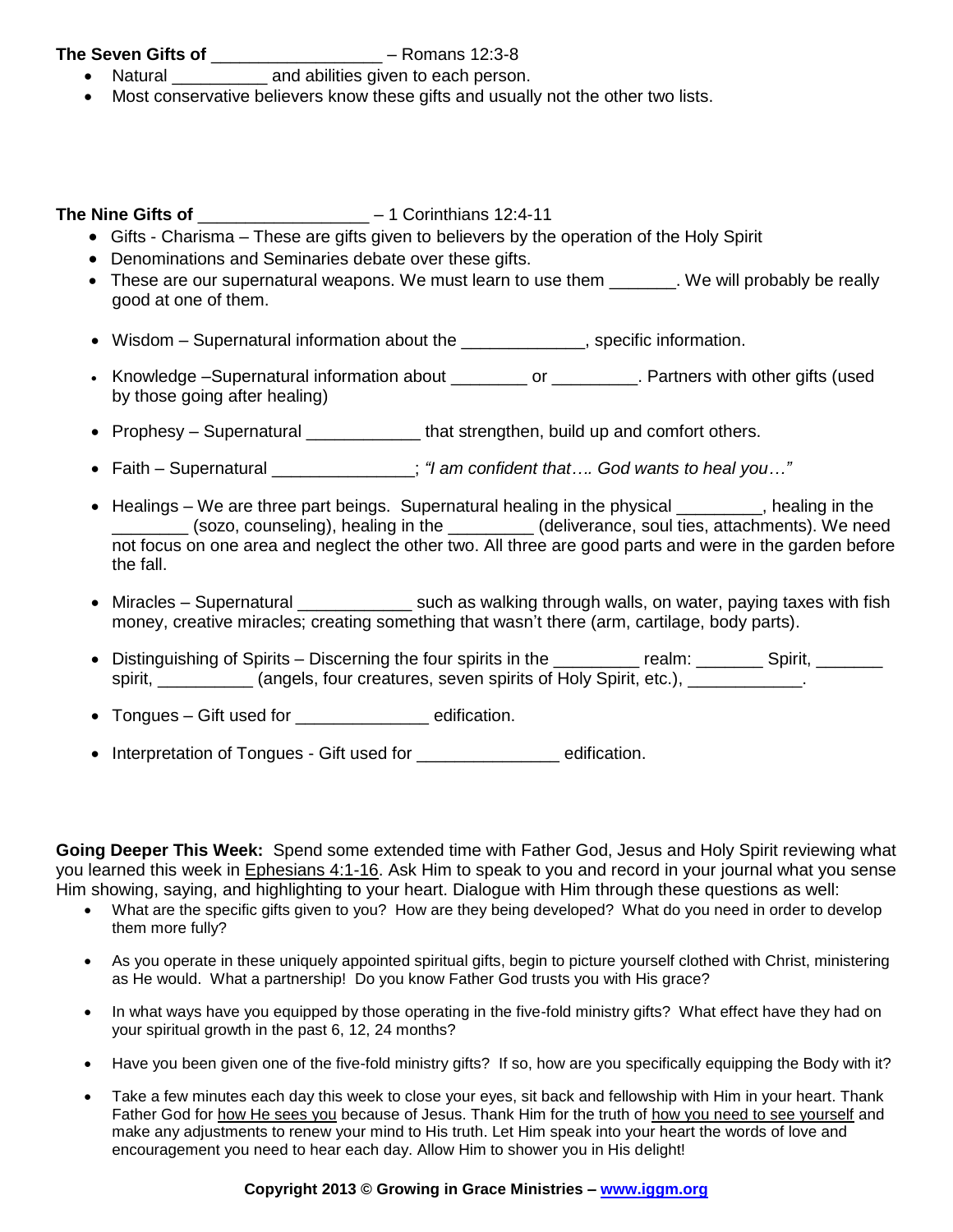# **The Five Fold Ministry Gifts which Perform a Specific Function. Ephesians 4:1-16**

- **Apostles** Have the supernatural ability and heart motivation to establish the foundations of churches, ministries, organizations. They make sure all the parts to the structure are there, in order and function properly. They have a heart for the whole.
- **Prophets** Have the supernatural ability to see and hear from God in order to communicate divine inspiration to the people. They have a heart motivation for the creative flow of the Spirit.
- **Evangelists** Have the supernatural ability to communicate the gospel to the lost. They have a heart motivation for the harvest. They want to bring people to a point of decision. They "sell" in an attractive way the benefits of living your life for Jesus. They enjoy sharing the gospel and sharing their own transformation of faith.
- **Pastor** Have the supernatural ability to shepherd and care for people. Their heart motivation is to love and care for others.A shepherd nourishes, guides and watches over individuals or groups in the body of Christ for the long haul as they grow in their faith. They want to bind up the broken hearted and lift those who are downtrodden.
- **Teachers** Have the supernatural ability to disciple and train others to receive and respond to the revelation of God. Their heart motivation is for transforming and discipling others through truth. They research, write and teach to ensure that people have learned and are doing the right thing.

### **The Manifestations of the Spirit - Speaking Gifts. 1 Corinthians 12**

- **Word of Wisdom** Supernatural insight into the true nature of things. Godly wisdom is the ability to evaluate a situation in the light of a spiritual truth and discern with wise analysis a biblical solution for decision making. This person demonstrates this supernatural ability effectively to situations in their own life as well as others.
- **Word of Knowledge** Means "a seeking to know, an inquiry, an investigation of facts". These people have the supernatural ability to explain truth. They accumulate and analyze truth in order to take what is difficult and clarify. Mr. Strong and Dr. Zodiotes are good examples. These people enjoy studying and reading quite a bit in order to learn biblical truth.
- **Faith** We are all to have faith. This gift is the supernatural ability to believe God beyond the realm of faith by which every child of God is to live. This gift results in having extraordinary confidence in God and it enables that person through prayer to tap God's resources on behalf of others. They are visionaries and inspire others to believe God is Who He says He is and can do what He says He can do!
- **Healing** A supernatural ability to minister health to the sick. Healings extend to the body, mind and emotions apart from natural means. People in effective healing prayer and deliverance ministry exercise this gift.
- **Effecting of Miracles** –The supernatural ability to call upon God to perform miracles in specific situations. The Greek describes it as "works of power" and implies instantaneous results. Examples: creative miracles such as growth of limbs, ear drums, straightening of spines; raising from the dead; driving out demons from territories and situations.
- **Prophecy** The supernatural ability to receive and communicate an immediate message from the mind and heart of God with clarity and power. They speak words that comfort, encourage, guide, warn, or rebuke the Body of Christ. Prophets would be wise to test their message against Scripture prior to delivering the message, and using Scriptural precedent in delivery of their message.

#### **Copyright 2013 © Growing in Grace Ministries – www.iggm.org**